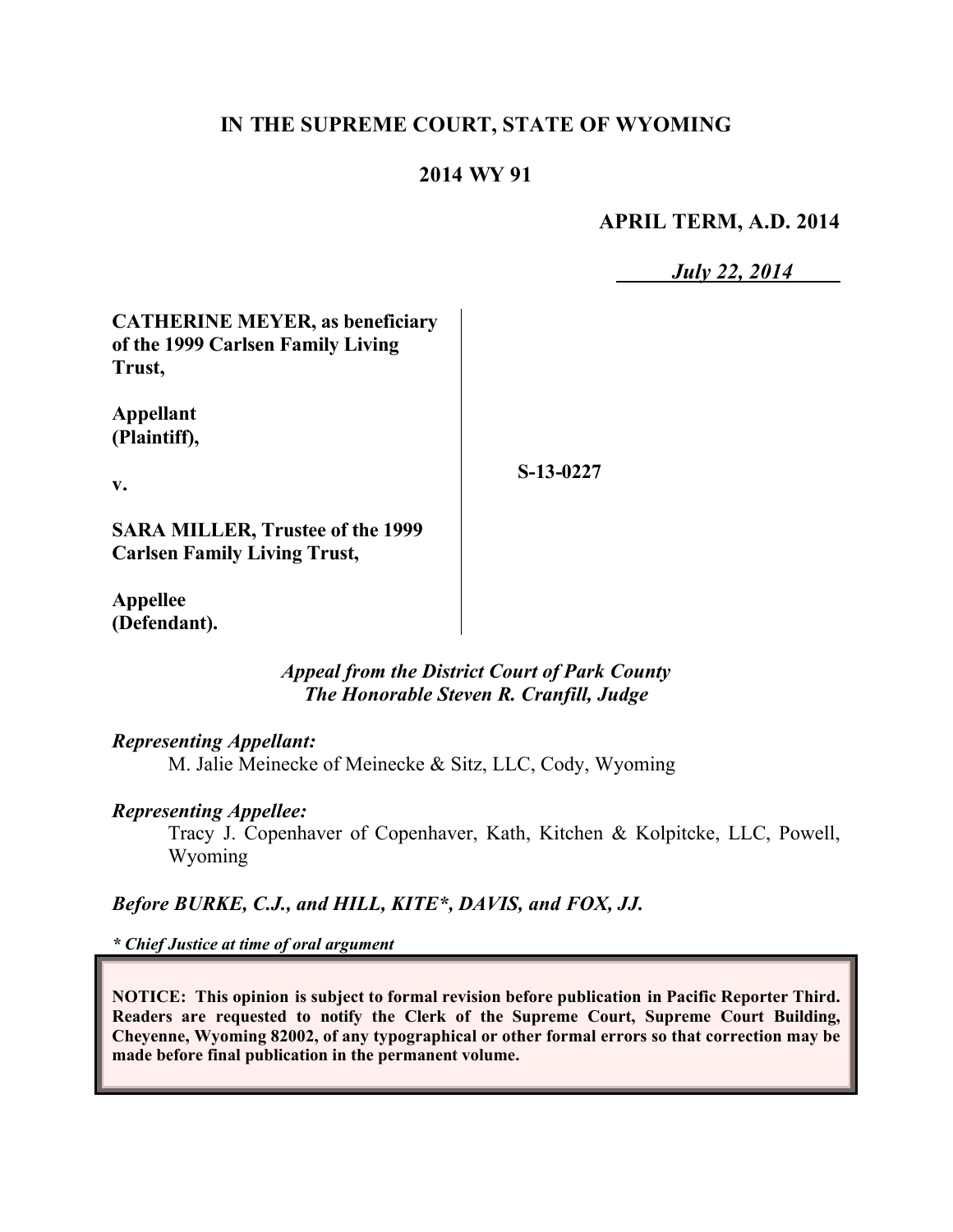## **DAVIS**, **Justice**.

 $\overline{a}$ 

[¶1] Appellant Catherine Meyer is a beneficiary of her parents' trust, and she brought an action against the trustee challenging the validity of certain amendments to it after her mother Evelyn Carlsen died. Mrs. Carlsen, who was a settlor and also served as trustee, amended the trust on two separate occasions before she passed away, as she was permitted to do by its terms. Appellant, who will receive less upon her mother's death because of these amendments, contends they are invalid for two reasons. *First*, the amendments were intended to collect a debt and therefore violate the Statute of Frauds. *Second*, Mrs. Carlsen was unduly influenced to amend the trust by her other daughters. The district court granted the Appellee successor trustee summary judgment. We find no disputed issues of material fact and that the trustee was entitled to judgment as a matter of law, and we therefore affirm.

#### **ISSUES**

[¶2] 1. Were the amendments to the trust invalid because they violated the Statute of Frauds?

2. Are there disputed issues of material fact as to whether Mrs. Carlsen's daughters procured the amendments through the exercise of undue influence?

## **FACTS**

[¶3] In 1999, Mr. and Mrs. Carlsen established the *1999 Carlsen Family Living Trust*, naming their five daughters, Appellant Catherine Meyer, Sara Miller, Carol Carlsen, Jean Cedarquist, and Roberta Nemeth, as beneficiaries.<sup>1</sup> However, the trust reserved extensive powers to Mr. and Mrs. Carlsen during their lives. They had the right to use the trust assets as they chose, and the power to amend or revoke the trust if they elected to do so.<sup>2</sup> The remaining trust assets were to be distributed to the five daughters in equal shares by Sara Miller, the successor trustee, when both of the Carlsens had died.

[¶4] The trust was drafted by the Carlsens' attorney Dick Kahl, who was also their friend and neighbor. The trust remained unchanged for ten years after the Carlsens executed it. Mr. Carlsen passed away during this time frame, and Mrs. Carlsen became the sole trustee and surviving settlor.

[¶5] At some point during the ten years after the trust was executed, Appellant convinced her mother to invest approximately \$40,000.00 of its assets with a broker

 $<sup>1</sup>$  As the caption to this opinion indicates, Sara Miller is the trustee who was appointed to carry out the</sup> express terms of the trust after the death of Mrs. Carlsen.

 $2 \text{ It is somewhat unclear whether they held those powers as settings, beneficiaries, or trustees, but there is }$ no doubt that they possessed them.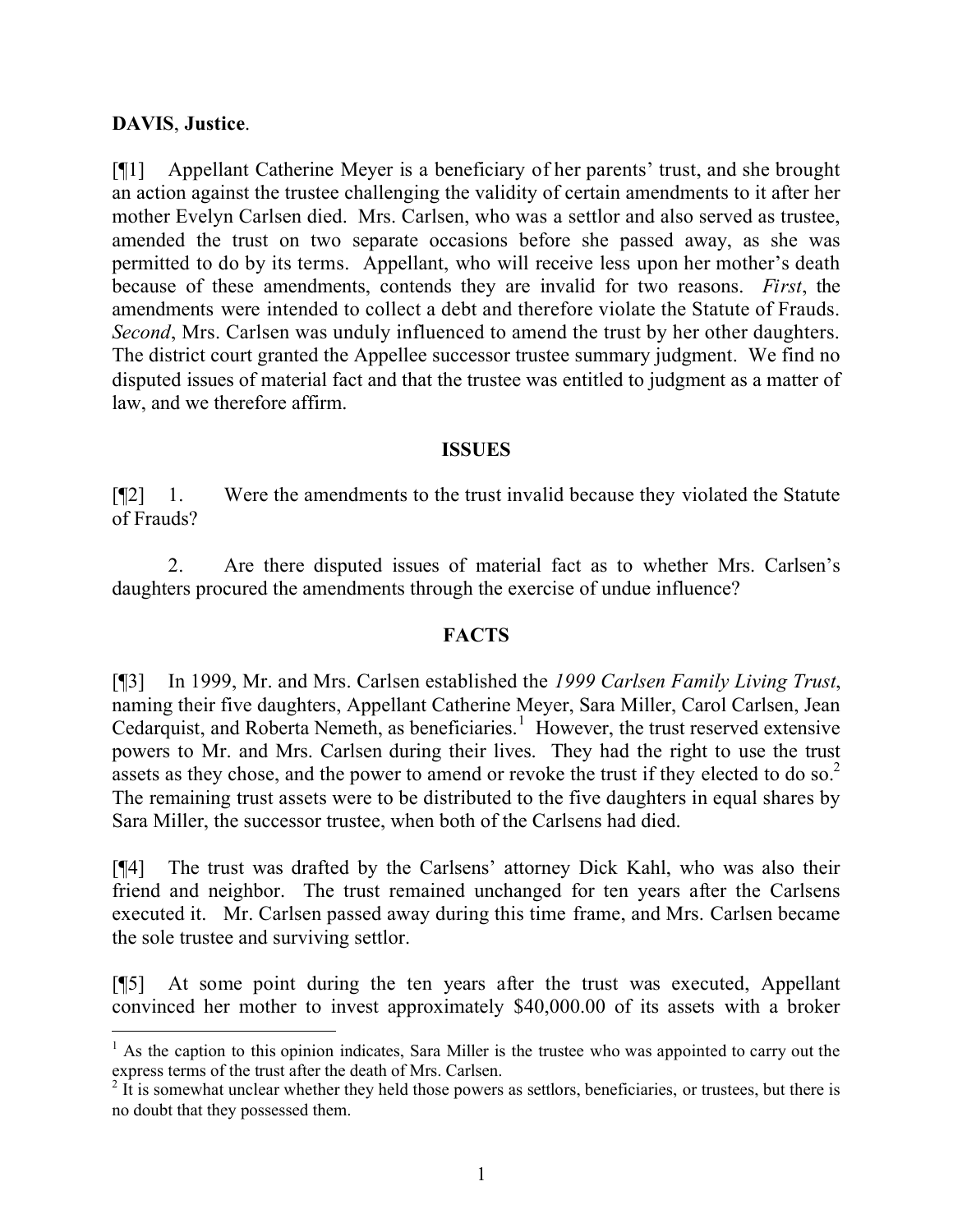friend, and unfortunately, that investment shrank to approximately \$20,000.00. As early as 2006, Mrs. Carlsen began telling others that she had expressed her frustration about the loss to Appellant, who would be responsible for it.

[¶6] In the summer of 2008, Mrs. Carlsen visited three daughters who lived in Illinois. She visited Appellant for several days first, and then she stayed with her other daughter, Jean. Mrs. Carlson told Jean and another daughter Roberta that Appellant had said that the loss could be dealt with through inheritance. Jean and Roberta told their mother that it was not an issue they could address, and that she would have to deal with it through her attorney. Mrs. Carlsen asked the two to help her prepare notes reflecting her thoughts to share with attorney Kahl. Roberta put the notes in a letter to Mr. Kahl, which Mrs. Carlsen signed. Jean and Roberta told Mrs. Carlsen that she did not have to make any changes to the trust and could just leave it as originally drafted as far as they were concerned. Whether their mother wanted to follow up with her attorney was entirely up to her, in their view.

[¶7] Mrs. Carlsen returned to her home in Powell, Wyoming after the Illinois visit. She did not discuss amending the trust with her daughters again before she met with Mr. Kahl and executed the first amendment half a year later. Before meeting with Mr. Kahl, Mrs. Carlsen was seen by her medical doctor Terry Reisner on January 26, 2009, for a checkup related to her diabetes. During this checkup, Mrs. Carlsen did not show any signs of mental confusion, and Dr. Reisner did not have any concerns about her mental faculties.

[¶8] In February 2009, Mrs. Carlsen met with Mr. Kahl to discuss changes to the trust, and that meeting resulted in the *First Amendment to Declaration of Trust: 1999 Carlsen Family Living Trust* dated February 27, 2009. This first amendment modified the trust's terms so that "[p]rior to any other distribution under the terms of the Trust, my daughter, Catherine Meyer, shall pay to the Trust, the sum of \$20,000.00, an amount owed by her to my Trust." Mr. Kahl confirmed by a later affidavit that Mrs. Carlsen was alert and mentally sharp in the meetings concerning the first amendment to the trust.

[¶9] Shortly thereafter, Appellant came to see her mother in Wyoming.<sup>3</sup> On April 20, 2009, she accompanied her mother to a follow-up visit with Dr. Reisner. She expressed apprehension about Mrs. Carlsen's ability to drive and alleged forgetfulness. Prompted by these concerns, Dr. Reisner first addressed the physical aspect of Mrs. Carlsen's driving abilities, which took the remainder of the time allotted for that appointment. He scheduled a mental evaluation two days later, at which time he performed a *Folstein Mini Mental State Examination* that consisted of several questions relating to orientation, registration, attention, calculation, recall, and language. Mrs. Carlsen obtained a perfect score of 31 out of 31. Based upon the test and his interactions with her, Dr. Reisner perceived Mrs. Carlsen to be a mentally sharp eighty-two year-old.

 $\overline{a}$ <sup>3</sup> Appellant was unaware that Mrs. Carlsen had made the first amendment to her trust.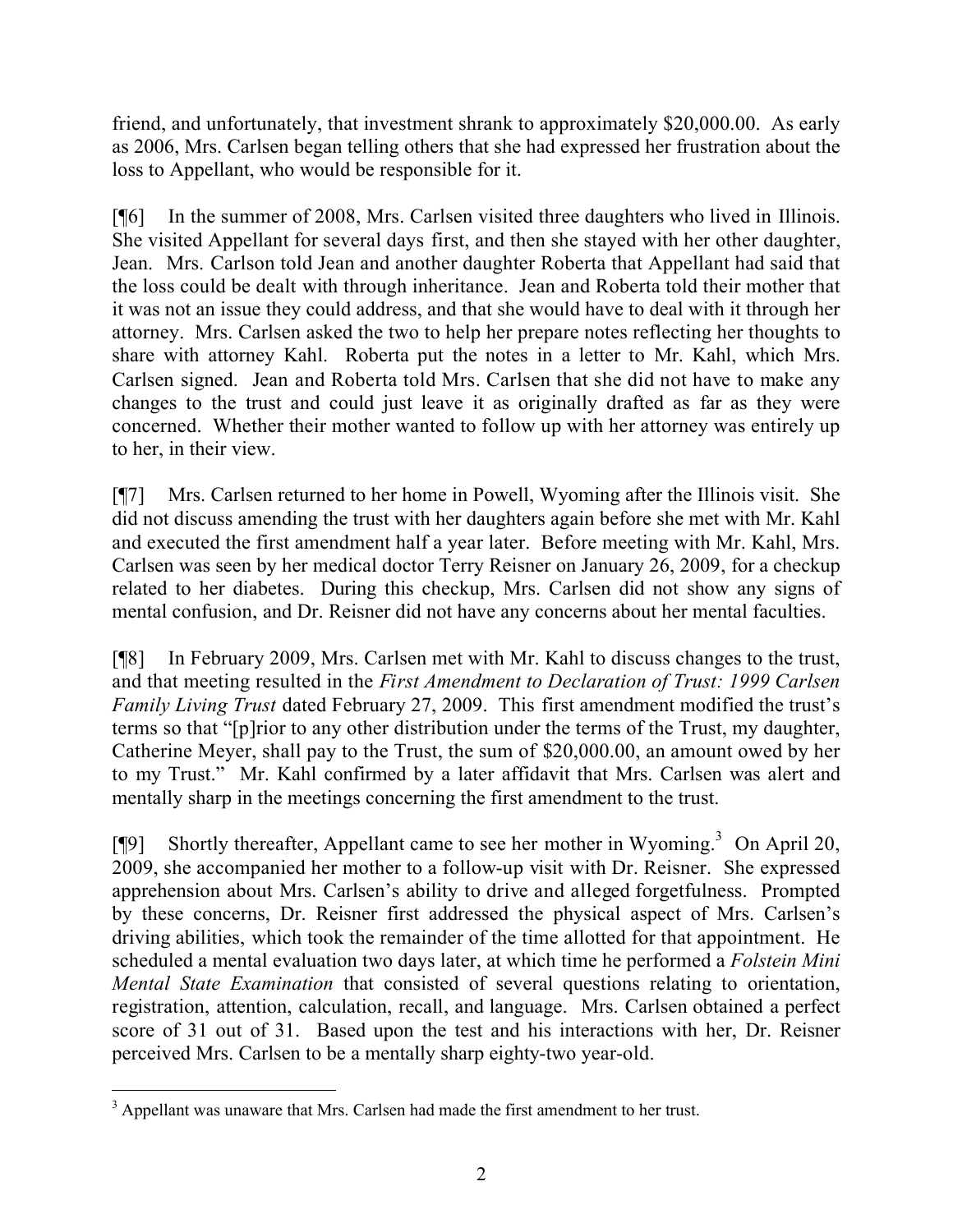[¶10] A few months later, in July of 2009, Mrs. Carlsen fell and fractured her pelvis and was hospitalized. When she was released in August of 2009, three daughters from Illinois—Carol, Roberta and Jean—came to Wyoming to visit and help their sister Sara, who lived in Powell, care for their mother. Appellant did not come to Wyoming at that time. For a while after her injury, Mrs. Carlsen used a walker, needed oxygen at times, and was not medically cleared to drive until September of 2009.

[¶11] In August of 2009, Mrs. Carlsen and the four daughters who were in Powell met with Mr. Kahl to discuss how the amended terms of the trust would be carried out if Appellant did not pay the \$20,000.00 that Mrs. Carlsen perceived Appellant was to blame for losing. Mr. Kahl advised Mrs. Carlsen and her daughters that she could amend the trust to include language authorizing the trustee to reduce the Appellant's trust distributions if she failed to reimburse it, which would effectively address her concerns. Mrs. Carlsen directed Mr. Kahl to draft a second amendment adding that provision. On August 17, 2009, Mrs. Carlsen returned to his office alone and executed the *Second Amendment to Declaration of Trust: 1999 Carlsen Family Living Trust*. It provides as follows:

> Prior to any other distribution under the terms of the Trust, my daughter, Catherine Meyer shall pay to the Trust, the sum of Twenty thousand and no/100 Dollars (\$20,000), an amount owed by her to my Trust. In the alternative, if my daughter, Catherine Meyer, refuses to repay the sum, the Successor Trustee [Sara Miller] shall reduce the share of the trust estate of Catherine Meyer by the sum of Sixteen thousand and no/100 Dollars  $($16,000)$ .<sup>4</sup>

[¶12] In March of 2012, Mrs. Carlsen passed away without making any further changes to the trust. Her daughter Sara then became the successor trustee. Appellant filed a petition challenging the validity of the two amendments on June 18, 2012. The parties filed cross-motions for summary judgment, which the district court resolved in a clear and succinct decision letter dated July 3, 2013. It denied Appellant's motion for summary judgment and granted the trustee's motion, finding as follows:

• The \$20,000.00 at issue was not a "debt," but was instead a "loss." Therefore, no one, including Appellant, had a legal duty to repay the trust. The term "owes" as used by

 $\overline{a}$ <sup>4</sup> The reduction was only \$16,000 because Appellant would have been entitled to \$4,000 if she had paid the full \$20,000. Also, we note that the first amendment is expressly revoked by the second amendment. However, neither the district court nor the parties raised this fact (before the district court or on appeal). We conjecture that Appellant has challenged the validity of the former in case we were only to set aside the latter. Because the appeal is postured in this fashion, we will address the validity of both amendments.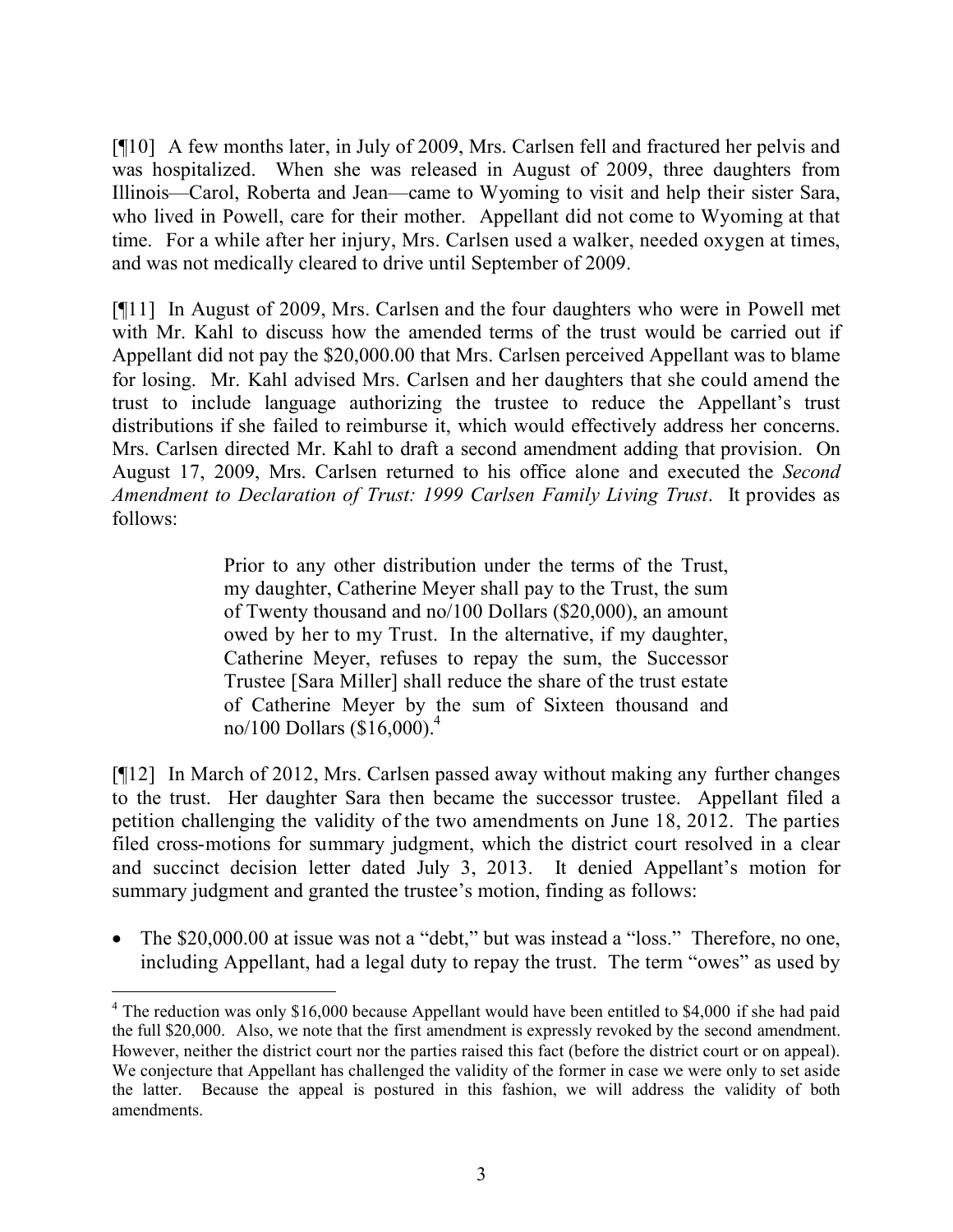Mr. Kahl in drafting the amendments was merely stylistic, and did not suggest that Mrs. Carlsen was seeking repayment of a debt.

- Because the terms of the trust did not seek repayment of a debt, Appellant's statute of frauds argument failed. Mrs. Carlsen had the right to dispose of the trust property as she wished, and she properly did so by the amendments to the trust.
- The evidence presented by Appellant was insufficient as a matter of law to constitute clear proof of undue influence. The facts that Mrs. Carlsen's daughters helped prepare notes in the summer of 2008 concerning the first amendment and that she suffered a fractured pelvis in July 2009 did not raise a genuine issue of material fact as to whether she was subjected to undue influence. The court concluded that "[u]ltimately, even if M[r]s. Carlsen consulted her daughters about the amendments, there is no evidence to suggest that she was not in full possession of her mental faculties," as evidenced by scoring a perfect 31 out of 31 on her mental capacity exam.
- [¶13] This appeal was timely perfected.

# **STANDARD OF REVIEW**

[¶14] To the extent that the issues presented by Appellant raise questions of law, our review is *de novo*. *Parkhurst v. Boykin*, 2004 WY 90, ¶ 15, 94 P.3d 450, 457 (Wyo. 2004) ("The determination that a given agreement is within the statute of frauds is a question of law which we review *de novo*.").

[¶15] Our standard of review for orders granting summary judgment is well established:

We review a summary judgment in the same light as the district court, using the same materials and following the same standards. We examine the record from the vantage point most favorable to the party opposing the motion, and we give that party the benefit of all favorable inferences that may fairly be drawn from the record. A material fact is one which, if proved, would have the effect of establishing or refuting an essential element of the cause of action or defense asserted by the parties. If the moving party presents supporting summary judgment materials demonstrating no genuine issue of material fact exists, the burden is shifted to the non-moving party to present appropriate supporting materials posing a genuine issue of a material fact for trial. We review a grant of summary judgment deciding a question of law *de novo* and afford no deference to the district court's ruling.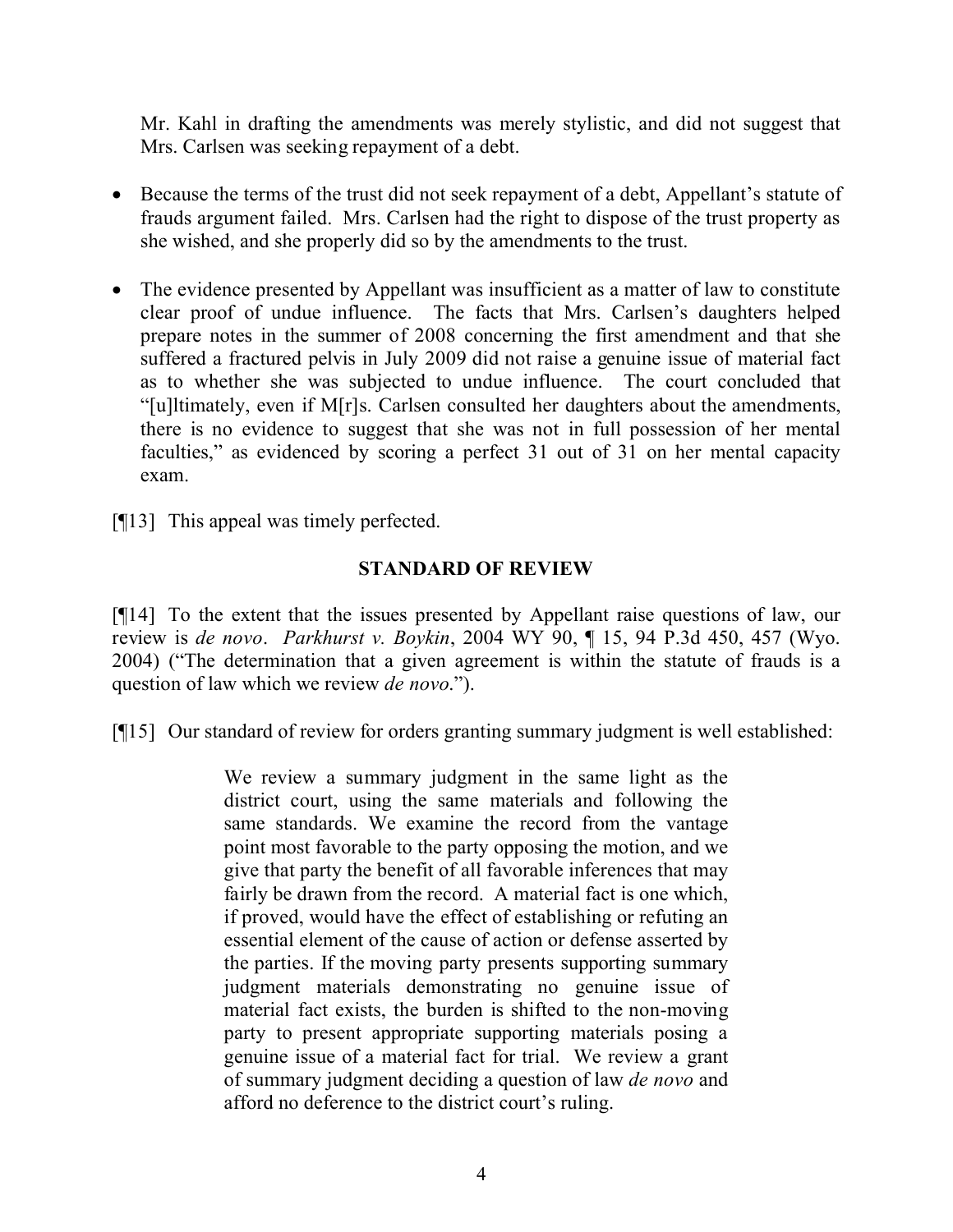*Estate of Dahlke ex rel. Jubie v. Dahlke*, 2014 WY 29, ¶ 26, 319 P.3d 116, 123-24 (Wyo. 2014) (citations omitted); *DiFelici v. City of Lander*, 2013 WY 141, ¶ 7, 312 P.3d 816, 819 (Wyo. 2013).

#### **DISCUSSION**

#### *Amendments to the Trust*

[¶16] Appellant asserts that the two amendments to the trust improperly attempt to collect a debt from her. That is, because there was never a written agreement signed by Appellant to pay back the \$20,000.00 that the trust lost by investing with Appellant's friend, she contends that the Statute of Frauds renders the amendments void.<sup>5</sup> In her brief, Appellant relies upon the portions of the statute that require a writing to be subscribed by the party to be charged in the case of agreements which cannot be performed in one year, and to charge any person for liability arising from a representation that led to granting of credit, money or goods to another. Wyo. Stat. Ann. §§ 1-23- 105(a)(i) and (vi). During oral argument, counsel for Appellant also contended that the section of the statute requiring a signed writing to hold a person responsible for the debt of another applied to invalidate the amendments.  $\S$  1-23-105(a)(ii). We find Appellant's argument unavailing.

[¶17] The record belies the claim that the losses were a debt at all, much less a debt that required a written and signed agreement under the Statute of Frauds. Indeed, Appellant concedes in her brief before us that she "never discussed repayment of \$20,000.00 with

(i) Every agreement that by its terms is not to be performed within one (1) year from the making thereof;

(ii) Every special promise to answer for the debt, default or miscarriage of another person;

. . . . .<br>. . . . . .

(vi) To charge any person upon, or by reason of a representation or assurance concerning the character, conduct, credit, ability, trade or dealings of another, to the intent or purpose that such other may obtain thereby, credit, money or goods.

Wyo. Stat. Ann. § 1-23-105 (LexisNexis 2013).

<sup>&</sup>lt;sup>5</sup> Wyoming's Statute of Frauds states in pertinent part:

<sup>(</sup>a) In the following cases every agreement shall be void unless such agreement, or some note or memorandum thereof be in writing, and subscribed by the party to be charged therewith: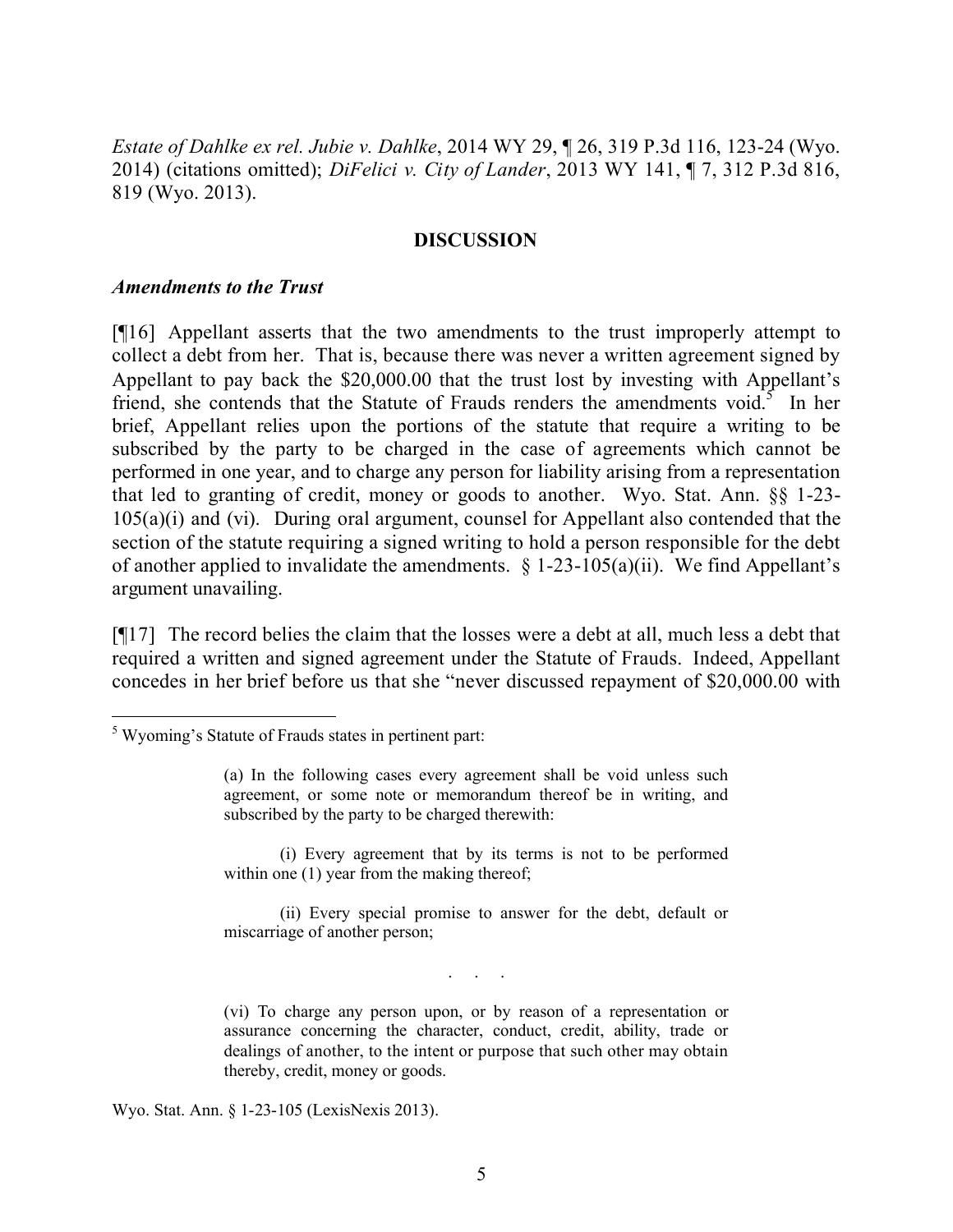her mother, never promised to repay her mother \$20,000.00 for any reason, and never memorialized the notion of repayment in any manner in writing." Consistent with her argument, Appellant testified in her deposition:

> There was not an issue between my mother and I regarding any money. I don't know where it's really coming from. I never borrowed money. She never loaned me any money. And this would go back to my dad, into dad and mother's estate. I never borrowed or was loaned money from any parent. I don't know why I owe money. And there is no explanation of that in the documents.

As the district court aptly found, Appellant's "testimony is indicative of this categorization" that the "monies in this case are not so much a 'debt' as they are a 'loss.'"

[¶18] "The meaning of a trust is determined by the same rules that govern the interpretation of contracts. In interpreting a trust, our primary purpose is to determine the intent of the settlor." *Evans v. Moyer*, 2012 WY 111, ¶ 21, 282 P.3d 1203, 1210 (Wyo. 2012). By the terms of the trust, Mrs. Carlsen had the absolute right as trustee or settlor to dispose of its assets as she saw fit during her lifetime. *Matter of Estate of Brosius*, 683 P.2d 663, 665 (Wyo. 1984). The record reflects that she did so by changing the trust distribution based upon her belief that it was fair to adjust Appellant's share to restore the portion of the trust assets lost to the other beneficiaries. The effect of the changes was to give the four other daughters \$4,000 each. The district court was correct when it determined on the record before it that the term "owes" as used by Mr. Kahl was merely a way of capturing Mrs. Carlsen's belief as to the proper disposition to be made of the trust assets. As Mr. Kahl's uncontradicted affidavit explained:

> 6. I clearly understood that Evelyn Carlsen had not loaned any money to Catherine Meyer or otherwise provided money to Catherine Meyer for her personal use but rather, Catherine Meyer had persuaded Evelyn Carlsen to make an investment with a broker friend of Catherine Meyer, which ultimately resulted in a financial loss to Evelyn Carlsen. This was upsetting to Evelyn and it is in that context that Evelyn Carlsen indicated Catherine Meyer had promised to repay to Evelyn Carlsen \$20,000.00 of the lost investment. Evelyn Carlsen indicated that it was only fair to the remainder of the children to require Catherine Meyer to pay the \$20,000.00 she had promised to pay and therefore she asked me to include that provision in her Trust. Evelyn Carlsen was not confused by this and gave me no indication that any other person was in any way suggesting, recommending, encouraging or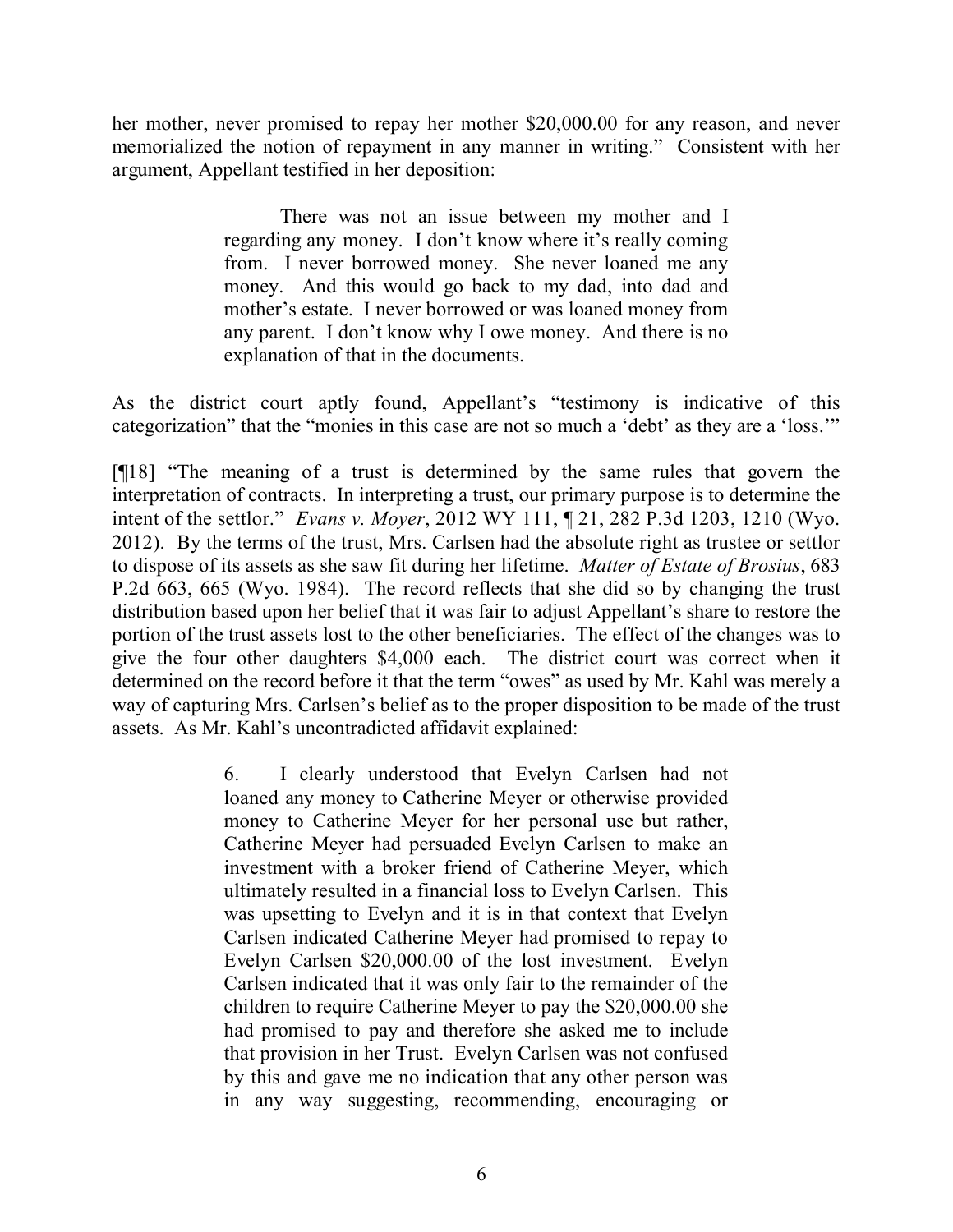influencing her to revise her Trust to require the repayment from Catherine Meyer.

7. I drafted the First Amendment to Declaration of Trust . . . . The documents states that "Catherine Meyer shall pay to the trust the sum of \$20,000.00, an amount owed by her to my trust and the Successor Trustee is directed to collect such sum ...". This terminology is terminology I selected and was never intended to represent a legal debt owed by Catherine Meyer, but rather, the \$20,000.00, being an amount owed, was in reference to the amount Catherine Meyer had indicated she would repay as a result of the poor performing investment she had persuaded Evelyn to make with Catherine's broker friend.

[¶19] The record presents no genuine issue of material fact which would implicate the Statute of Frauds. We therefore need not consider the substance of the three sections of the statute upon which Appellant relies. Mrs. Carlsen simply elected to amend the trust to redistribute its assets as she thought fair and appropriate in light of the losses, as she had the right to do. *Brosius*, 683 P.2d at 665 ("We have often said that a testator [or settlor] who is legally qualified and who acts in accordance with the law has an absolute right to dispose of h[er] property after death as [s]he sees fit."). The district court did not err in concluding that the amendments were valid because their terms did not constitute a repayment of a debt which might arguably invoke the Statute of Frauds.

# *Undue Influence*

[¶20] Under Wyo. Stat. Ann. § 4-10-407 (LexisNexis 2013), "a trust is void to the extent its creation was induced by fraud, duress or undue influence." Undue influence sufficient to render a trust invalid must be such as to vitiate the settlor's freedom and ability to implement her own choices. *Kelly v. McNeel*, 2011 WY 79, ¶ 18, 250 P.3d 1105, 1110 (Wyo. 2011).

[¶21] In order to establish that the amendments to the trust were the result of undue influence, Appellant had to establish: (1) the relations between the other daughters and Ms. Carlsen afforded the former an opportunity to control disposition of the trust assets; (2) that Mrs. Carlsen's condition was such as to permit subversion of her freedom of will; (3) that there was activity on the part of the other daughters; and (4) that the other daughters unduly profited by receiving more from the trust. *Retz v. Siebrandt*, 2008 WY 44, ¶ 19, 181 P.3d 84, 91 (Wyo. 2008); *Kelly*, ¶ 18, 250 P.3d at 1110. Appellant therefore bore the burden of proving undue influence by presenting evidence clearly demonstrating that Mrs. Carlsen's free agency was destroyed and that her volition was replaced by that of her other daughters. *Kelly*, ¶ 18, 250 P.3d at 1110*.* In Wyoming,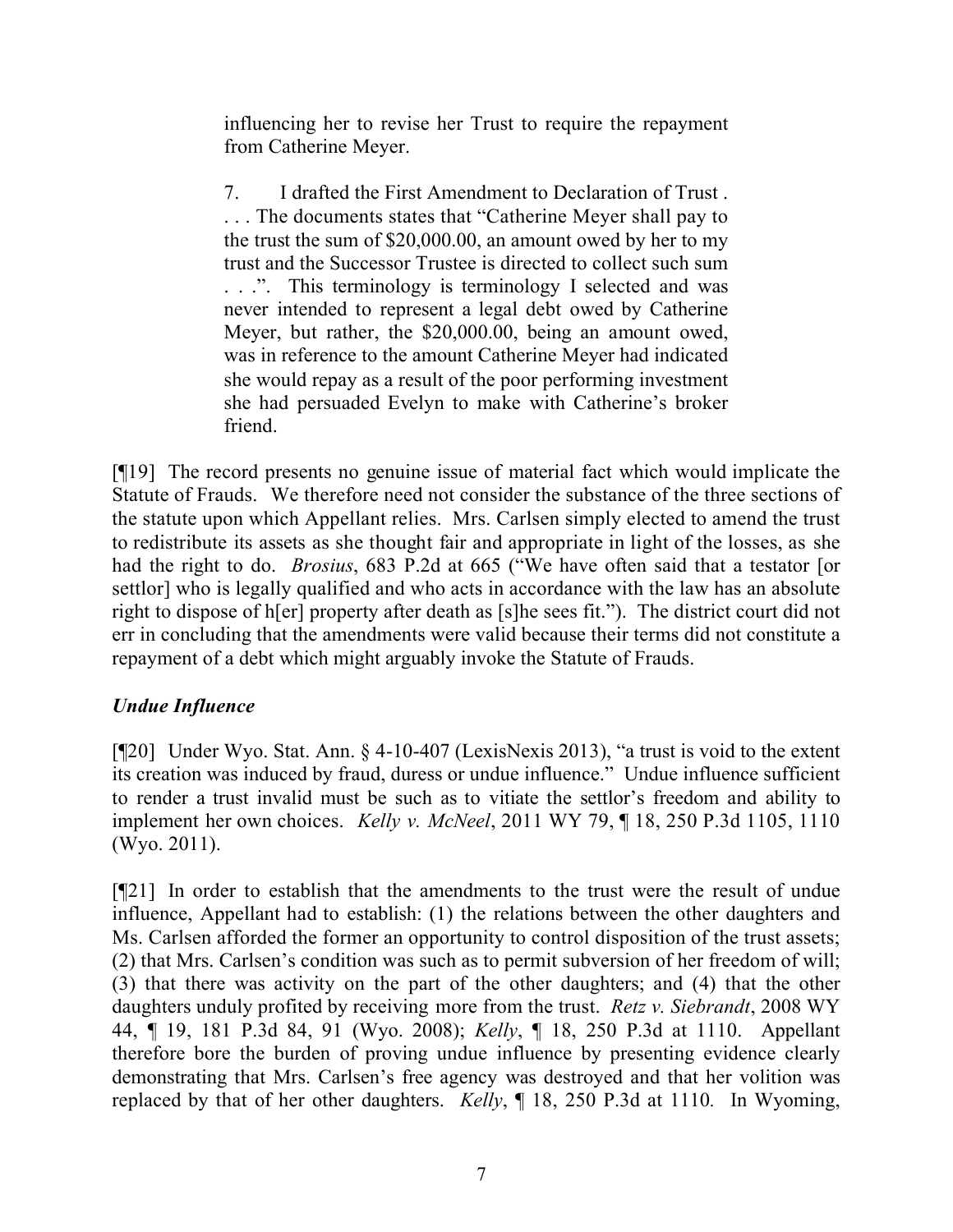estate planning documents "deliberately made by a person of sound mind will not be lightly set aside." *Id.*; *see also In re Estate of McLean*, 2004 WY 126, ¶ 11, 99 P.3d 999, 1004 (Wyo. 2004).

[¶22] Although Appellant had the burden of demonstrating undue influence, Appellee bore the initial burden to make a *prima facie* showing that summary judgment was appropriate. *See Retz*, ¶ 20, 181 P.3d at 91; *see also McLean*, ¶ 12, 99 P.3d at 1004. We find that the trustee made a *prima facie* case through affidavits and deposition testimony:

- Attorney Kahl, who drafted Mrs. Carlsen's trust and amendments, swore in his affidavit that Mrs. Carlsen "was very alert and mentally sharp" during the meetings concerning the amendments, and he "saw no signs of confusion, loss of memory or hesitancy of any kind in the questions she asked and the changes she wanted to make to her trust." Mr. Kahl confirmed that she was very firm about her wishes and "appeared to have a complete understanding of the changes she was requesting and the basis for them." He also stated that he was the one that advised Mrs. Carlsen of the mechanism to reduce Appellant's distribution under the trust and she "clearly understood how the change would be implemented." When Mrs. Carlsen executed the amendments she was alone, and "there were no other persons who at any time appear to have persuaded or influenced her to make the revisions she requested." Mr. Kahl averred that "[a]t no time during my meetings with Evelyn Carlsen did she ever demonstrate any hesitancy in the changes she was making to the trust nor did she express concerns of any kind that led me to believe she may be making the changes for any reason other than of her own free and voluntary choice." Simply put, Mr. Kahl was "confident that the amendments to the 1999 Carlsen Family Living Trust were the result of the voluntary and uninfluenced decision of Evelyn Carlsen."
- In his deposition, Dr. Reisner, Mrs. Carlsen's treating physician, stated that during his visits with Mrs. Carlsen, he saw no indication that she was mentally infirm. He explained that she scored a perfect 31 out of 31 on a mental examination, which verified his assessment that she was not suffering from dementia or any other type of mental impairment or disability. Dr. Reisner opined that she was mentally and physically capable of making appropriate decisions concerning her estate, and that she understood the significance of amending her trust as she did.
- In sworn affidavits, Mrs. Carlsen's daughters—Carol, Roberta, Sara, and Jean—all stated that their mother was not unduly influenced to make the first or second amendments to her trust. They were not even aware that their mother had made the first amendment until well after it was executed and plainly could not have improperly influenced her to do so. All four daughters attended a meeting with Mrs. Carlsen and her attorney in August 2009, and confirmed that in light of Mrs. Carlsen's concerns, Mr. Kahl recommended the second amendment to reduce Appellant's distributable share. After that meeting, Mrs. Carlsen again met with Mr. Kahl alone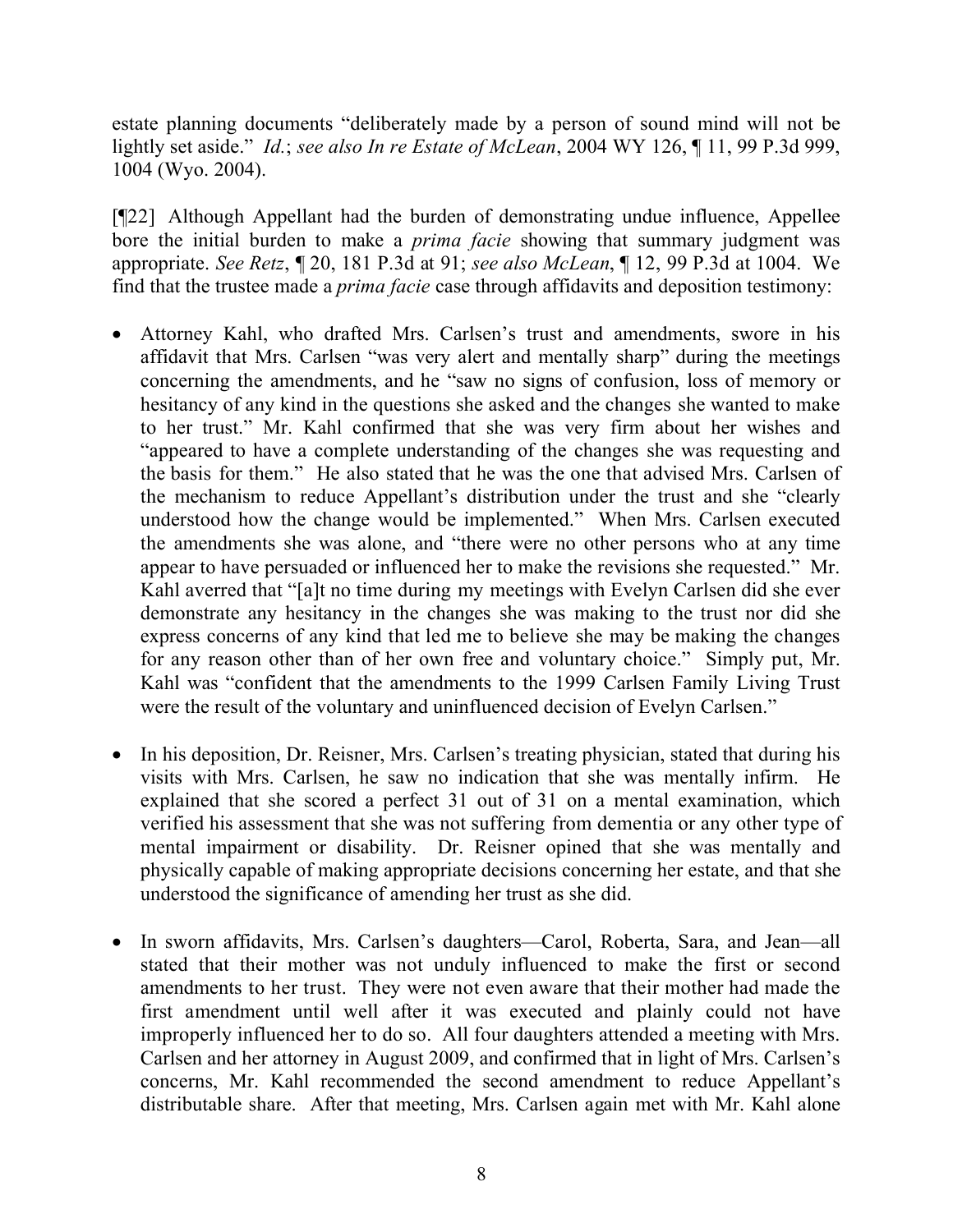and executed the second amendment. There is no indication in the record that the four daughters accused of exercising undue influence took any action to cause her to return to Kahl's office and sign the amendment.

[¶23] This evidence more than satisfied the threshold requirement to establish the nonexistence of any genuine issue of material fact with regard to Appellant's claim of undue influence. *C.f., McLean*, ¶¶ 12-16, 99 P.3d at 1004-05 (concluding that affidavits from attorney, treating physician, and others who witnessed the execution of the document established capacity and warranted summary judgment). The burden then shifted to Appellant to present specific and substantiated evidence raising a genuine issue of material fact. *Retz*, ¶ 26, 181 P.3d at 92; *McLean*, ¶ 15, 99 P.3d at 1004.

[¶24] After a comprehensive review of the record, we conclude that Appellant failed to meet her burden. In reviewing an order granting a motion for summary judgment, courts "must view the evidence presented through the prism of the substantive evidentiary burden," which in the instant case requires clear proof of undue influence. *Retz*, ¶ 30, 181 P.3d at 93. Rule 56(e) provides that "[w]hen a motion for summary judgment is made and supported as provided in this rule an adverse party may not rest upon the mere allegations or denials of the adverse party's pleading, but . . . must set forth specific facts showing that there is a genuine issue for trial." W.R.C.P. 56(e). "A material fact is one which, if proven, would have the effect of establishing or refuting an essential element of the cause of action." *McLean*, ¶ 15, 99 P.3d at 1004. "Further, we have held that conclusory statements, mere opinions, or categorical assertions of ultimate facts without supporting evidence are insufficient to establish some disputed issue of material fact." *Id.*, ¶ 15, 99 P.3d at 1005.

[¶25] Appellant failed to submit evidence sufficient as a matter of law to clearly demonstrate that Mrs. Carlsen's free agency was destroyed and that her volition was overborne by the will of her daughters. For starters, Appellant did not make any showing that Mrs. Carlsen was in a condition that permitted subversion of her own free will. Appellant offers general conclusory statements that her mother was "in frail health," but those claims are not supported by the record. Appellant provided no evidence to rebut the sworn statements of Mr. Kahl, Dr. Reisner, and others, and thus did not raise a genuine issue of material fact. The record reflects that the execution of both amendments occurred when Mrs. Carlsen was alone with her attorney of many years, who had nothing to gain from the transaction. We have previously cited respectable secondary authority as to the significance of independent legal advice in disputes such as these:

> Independent or disinterested advice is legitimate and appropriate, and the testator's receipt of independent competent advice is relevant to determining whether there was undue influence, including particularly independent advice from attorneys or investment counselors. The lack of